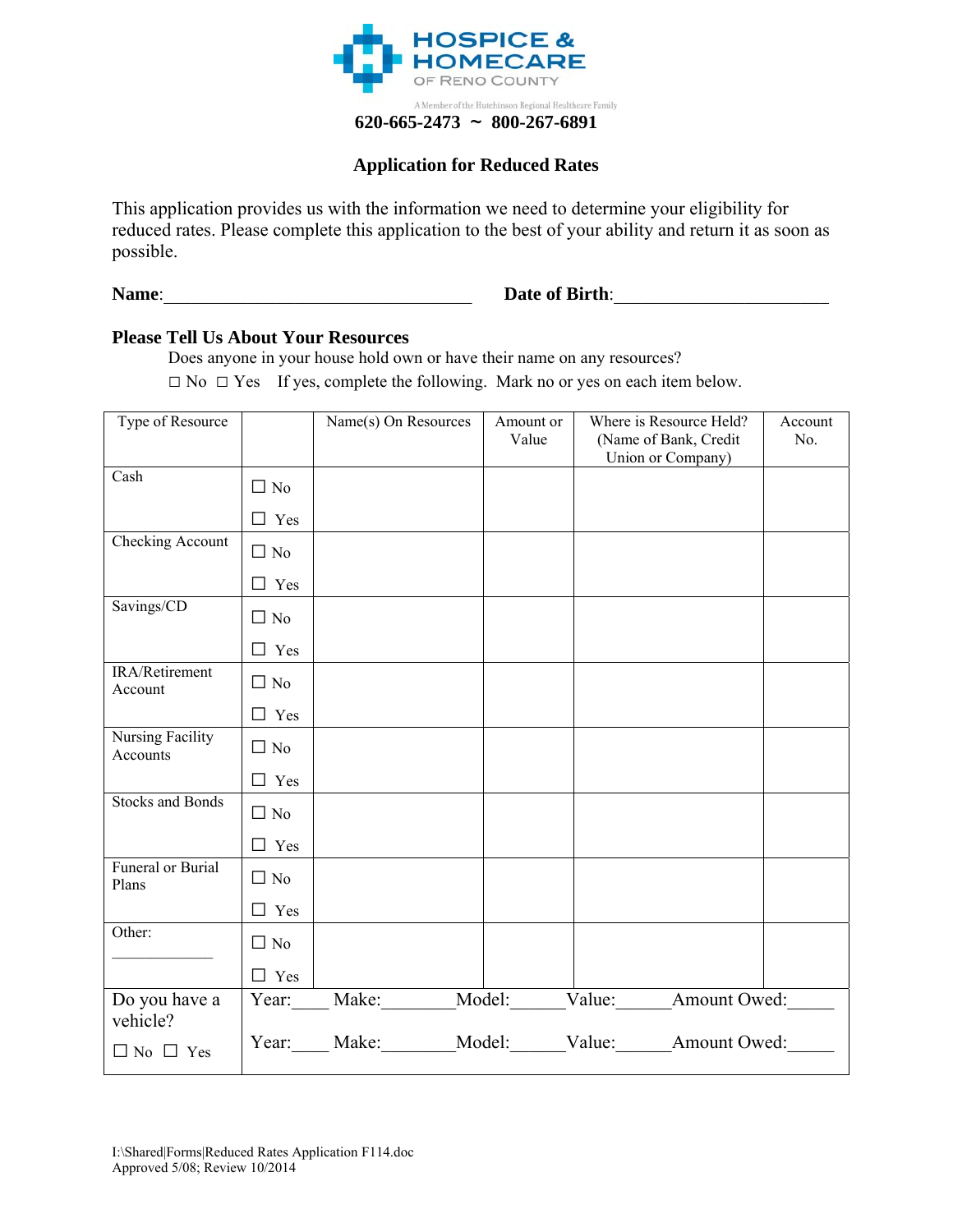1. Does anyone in your home have life insurance?  $\Box$  No  $\Box$  Yes If yes, complete the following:

| Policy Owner            | Insurance Co.                                        | Policy Number                                                                                                                                                                                                                  | Face Value | Cash Value |
|-------------------------|------------------------------------------------------|--------------------------------------------------------------------------------------------------------------------------------------------------------------------------------------------------------------------------------|------------|------------|
|                         |                                                      |                                                                                                                                                                                                                                |            |            |
|                         |                                                      |                                                                                                                                                                                                                                |            |            |
|                         |                                                      |                                                                                                                                                                                                                                |            |            |
|                         |                                                      |                                                                                                                                                                                                                                |            |            |
|                         |                                                      | 2. Does anyone in your household own a home? $\square$ No $\square$ Yes If yes, fill out the following:                                                                                                                        |            |            |
| Owners:                 |                                                      |                                                                                                                                                                                                                                |            |            |
|                         |                                                      | Owners: Locations: Locations: Locations: Locations: Locations: Locations: Locations: Locations: Locations: Locations: Locations: Locations: Locations: Locations: Locations: Locations: Locations: Locations: Locations: Locat |            |            |
| Who lives in this home? |                                                      | <u> 1989 - Jan James James James James James James James James James James James James James James James James J</u>                                                                                                           |            |            |
|                         |                                                      |                                                                                                                                                                                                                                |            |            |
|                         |                                                      |                                                                                                                                                                                                                                |            |            |
| 3.                      |                                                      | Does anyone in your household own other land (including buildings, lots, farm ground, second                                                                                                                                   |            |            |
|                         |                                                      | homes, and rental property)? $\Box$ No $\Box$ Yes If yes, complete the following:                                                                                                                                              |            |            |
|                         |                                                      | Describe property:                                                                                                                                                                                                             |            |            |
|                         |                                                      | Location:                                                                                                                                                                                                                      |            |            |
|                         |                                                      |                                                                                                                                                                                                                                |            |            |
|                         | Describe property:                                   |                                                                                                                                                                                                                                |            |            |
|                         |                                                      |                                                                                                                                                                                                                                |            |            |
|                         |                                                      | List date life estate created: Value of property:                                                                                                                                                                              |            |            |
| 5.                      | If yes, list type, owners, purpose and amount below: | Does anyone in your household have or is a beneficiary of a trust? $\square$ No $\square$ Yes                                                                                                                                  |            |            |
| 6.                      |                                                      | Does anyone in your household have an annuity or other similar investment, including those                                                                                                                                     |            |            |
|                         |                                                      | issued as part of a retirement package? $\Box$ No $\Box$ Yes If yes, complete the following:                                                                                                                                   |            |            |
|                         |                                                      | Owner(s): Value or Monthly Income                                                                                                                                                                                              |            |            |
|                         |                                                      | Company: Company:                                                                                                                                                                                                              |            |            |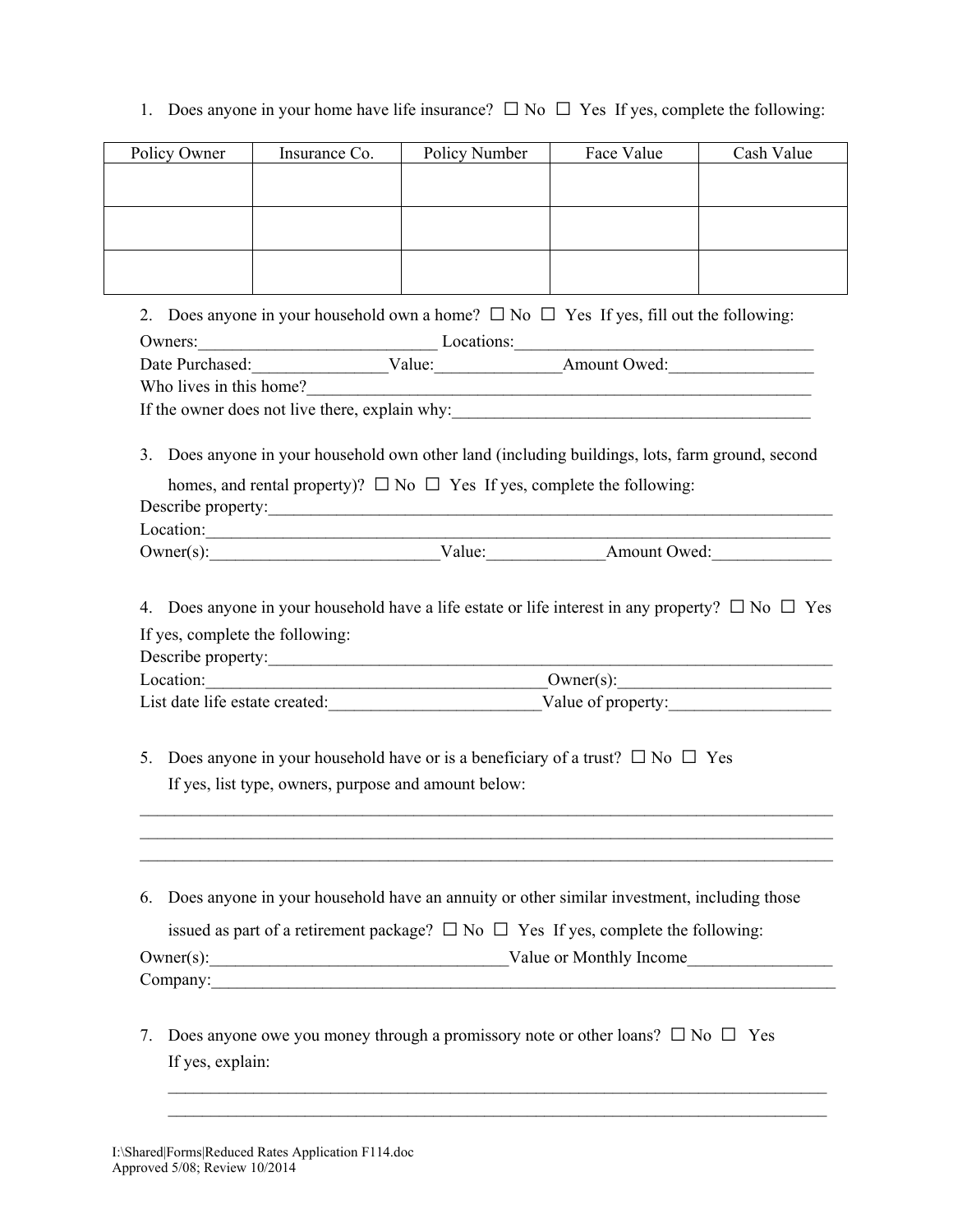8. Does anyone in your household have other assets (such as an R.V., trailers, boats, livestock, oil rights, machinery, etc.)?  $\square$  No  $\square$  Yes If yes, complete the following:

| Describe<br>a. |        |  |
|----------------|--------|--|
| Assets:        |        |  |
| $Owner(s)$ :   | Value: |  |
| b. Describe    |        |  |
| Assets:        |        |  |
| $Owner(s)$ :   | Value: |  |

9. Do you have any other liabilities you wish to share?  $\Box$  No  $\Box$  Yes If yes, please explain:

 $\mathcal{L}_\mathcal{L} = \{ \mathcal{L}_\mathcal{L} = \{ \mathcal{L}_\mathcal{L} = \{ \mathcal{L}_\mathcal{L} = \{ \mathcal{L}_\mathcal{L} = \{ \mathcal{L}_\mathcal{L} = \{ \mathcal{L}_\mathcal{L} = \{ \mathcal{L}_\mathcal{L} = \{ \mathcal{L}_\mathcal{L} = \{ \mathcal{L}_\mathcal{L} = \{ \mathcal{L}_\mathcal{L} = \{ \mathcal{L}_\mathcal{L} = \{ \mathcal{L}_\mathcal{L} = \{ \mathcal{L}_\mathcal{L} = \{ \mathcal{L}_\mathcal{$  $\mathcal{L}_\mathcal{L} = \{ \mathcal{L}_\mathcal{L} = \{ \mathcal{L}_\mathcal{L} = \{ \mathcal{L}_\mathcal{L} = \{ \mathcal{L}_\mathcal{L} = \{ \mathcal{L}_\mathcal{L} = \{ \mathcal{L}_\mathcal{L} = \{ \mathcal{L}_\mathcal{L} = \{ \mathcal{L}_\mathcal{L} = \{ \mathcal{L}_\mathcal{L} = \{ \mathcal{L}_\mathcal{L} = \{ \mathcal{L}_\mathcal{L} = \{ \mathcal{L}_\mathcal{L} = \{ \mathcal{L}_\mathcal{L} = \{ \mathcal{L}_\mathcal{$  $\mathcal{L}_\mathcal{L} = \{ \mathcal{L}_\mathcal{L} = \{ \mathcal{L}_\mathcal{L} = \{ \mathcal{L}_\mathcal{L} = \{ \mathcal{L}_\mathcal{L} = \{ \mathcal{L}_\mathcal{L} = \{ \mathcal{L}_\mathcal{L} = \{ \mathcal{L}_\mathcal{L} = \{ \mathcal{L}_\mathcal{L} = \{ \mathcal{L}_\mathcal{L} = \{ \mathcal{L}_\mathcal{L} = \{ \mathcal{L}_\mathcal{L} = \{ \mathcal{L}_\mathcal{L} = \{ \mathcal{L}_\mathcal{L} = \{ \mathcal{L}_\mathcal{$  $\mathcal{L}_\mathcal{L} = \{ \mathcal{L}_\mathcal{L} = \{ \mathcal{L}_\mathcal{L} = \{ \mathcal{L}_\mathcal{L} = \{ \mathcal{L}_\mathcal{L} = \{ \mathcal{L}_\mathcal{L} = \{ \mathcal{L}_\mathcal{L} = \{ \mathcal{L}_\mathcal{L} = \{ \mathcal{L}_\mathcal{L} = \{ \mathcal{L}_\mathcal{L} = \{ \mathcal{L}_\mathcal{L} = \{ \mathcal{L}_\mathcal{L} = \{ \mathcal{L}_\mathcal{L} = \{ \mathcal{L}_\mathcal{L} = \{ \mathcal{L}_\mathcal{$ 

## **Please Tell Us About Your Earned Income**

Is anyone in your household self-employed or working at a job?  $\square$  No  $\square$  Yes

If yes, complete the information below for all jobs. Self-employment includes earnings from odd jobs, child care, lawn mowing, snow removal, cosmetic sales, etc.

| Name | Employers Name, Phone<br>& Address (if self-<br>employed, list type of<br>business) | Salary or<br>Hourly<br>Wage | Tips or<br>Commission | Weekly<br>Hours<br>Worked | How<br>often do<br>you get<br>paid? | Day of the<br>week paid |
|------|-------------------------------------------------------------------------------------|-----------------------------|-----------------------|---------------------------|-------------------------------------|-------------------------|
|      |                                                                                     |                             |                       |                           |                                     |                         |
|      |                                                                                     |                             |                       |                           |                                     |                         |
|      |                                                                                     |                             |                       |                           |                                     |                         |

Has anyone in your household lost or quit a job in the last 60 days?  $\square$  No  $\square$  Yes If yes, complete the following:

| Name:          | Employer: |
|----------------|-----------|
| Last work day: | Reason:   |
|                |           |

 $\mathcal{L}_\mathcal{L} = \{ \mathcal{L}_\mathcal{L} = \{ \mathcal{L}_\mathcal{L} = \{ \mathcal{L}_\mathcal{L} = \{ \mathcal{L}_\mathcal{L} = \{ \mathcal{L}_\mathcal{L} = \{ \mathcal{L}_\mathcal{L} = \{ \mathcal{L}_\mathcal{L} = \{ \mathcal{L}_\mathcal{L} = \{ \mathcal{L}_\mathcal{L} = \{ \mathcal{L}_\mathcal{L} = \{ \mathcal{L}_\mathcal{L} = \{ \mathcal{L}_\mathcal{L} = \{ \mathcal{L}_\mathcal{L} = \{ \mathcal{L}_\mathcal{$